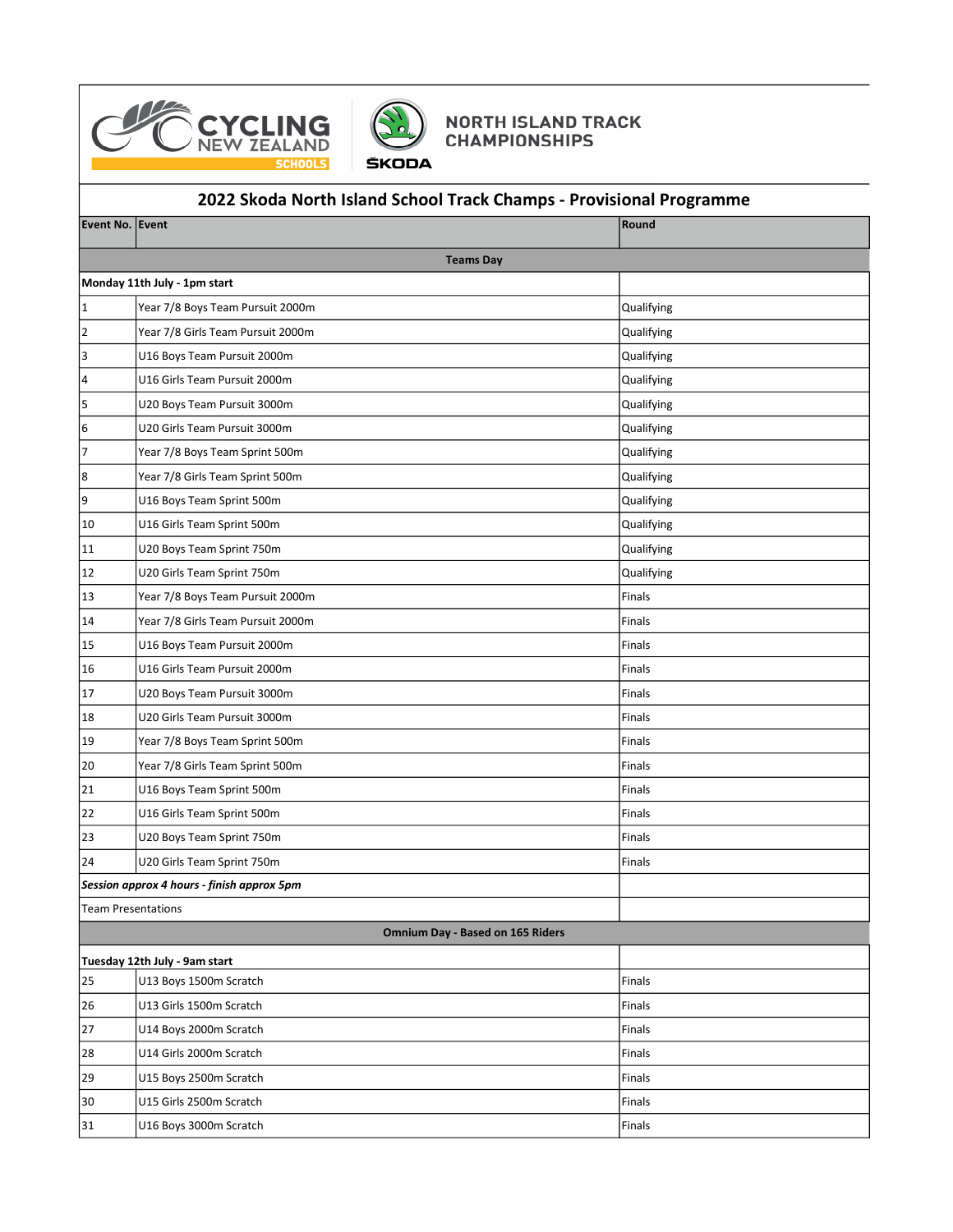| 32                              | U16 Girls 3000m Scratch             | Finals       |  |
|---------------------------------|-------------------------------------|--------------|--|
| 33                              | U17 Boys 4000m Scratch              | Finals       |  |
| 34                              | U17 Girls 4000m Scratch             | Finals       |  |
| 35                              | U20 Boys 5000m Scratch              | Finals       |  |
| 36                              | U20 Girls 5000m Scratch             | Finals       |  |
| 37                              | U13 Boys 515m Scratch               | Heats        |  |
| 38                              | U13 Girls 515m Scratch              | <b>Heats</b> |  |
| 39                              | U14 Boys 515m Scratch               | Heats        |  |
| 40                              | U14 Girls 515m Scratch              | Heats        |  |
| 41                              | U15 Boys 515m Scratch               | Heats        |  |
| 42                              | U15 Girls 515m Scratch              | Heats        |  |
| 43                              | U16 Boys 6 Lap Keirin               | Heats        |  |
| 44                              | U16 Girls 6 Lap Keirin              | Heats        |  |
| 45                              | U17 Boys 6 Lap Keirin               | Heats        |  |
| 46                              | U17 Girls 6 Lap Keirin              | Heats        |  |
| 47                              | U20 Boys 6 Lap Keirin               | Heats        |  |
| 48                              | U20 Girls 6 Lap Keirin              | Heats        |  |
| Lunch break 1 hour - approx 1pm |                                     |              |  |
| 49                              | U13 Boys 515m Scratch               | Finals       |  |
| 50                              | U13 Girls 515m Scratch              | Finals       |  |
| 51                              | U14 Boys 515m Scratch               | Finals       |  |
| 52                              | U14 Girls 515m Scratch              | Finals       |  |
| 53                              | U15 Boys 515m Scratch               | Finals       |  |
| 54                              | U15 Girls 515m Scratch              | Finals       |  |
| 55                              | U16 Boys 6 Lap Keirin               | Finals       |  |
| 56                              | U16 Girls 6 Lap Keirin              | Finals       |  |
| 57                              | U17 Boys 6 Lap Keirin               | Finals       |  |
| 58                              | U17 Girls 6 Lap Keirin              | Finals       |  |
| 59                              | U20 Boys 6 Lap Keirin               | Finals       |  |
| 60                              | U20 Girls 6 Lap Keirin              | Finals       |  |
| 61                              | U13 Boys 2000m Point a Lap          | Finals       |  |
| 62                              | U13 Girls 2000m Point a Lap         | Finals       |  |
| 63                              | U14 Boys 2500m Point a Lap          | Finals       |  |
| 64                              | U14 Girls 2500m Point a Lap         | Finals       |  |
| 65a                             | U15 Boys 3000m Point a Lap B grade  | Finals       |  |
| 65b                             | U15 Boys 3000m Point a Lap A grade  | Finals       |  |
| 66a                             | U15 Girls 3000m Point a Lap B grade | Finals       |  |
| 66b                             | U15 Girls 3000m Point a Lap A grade | Finals       |  |
| 67a                             | U16 Boys 4000m Tempo Points B grade | Finals       |  |
| 67b                             | U16 Boys 4000m Tempo Points A grade | Finals       |  |
| 68a                             | U16 Girls 4000m Tempo Points        | Finals       |  |
| 68b                             | U17 Boys 5000m Tempo Points B grade | Finals       |  |